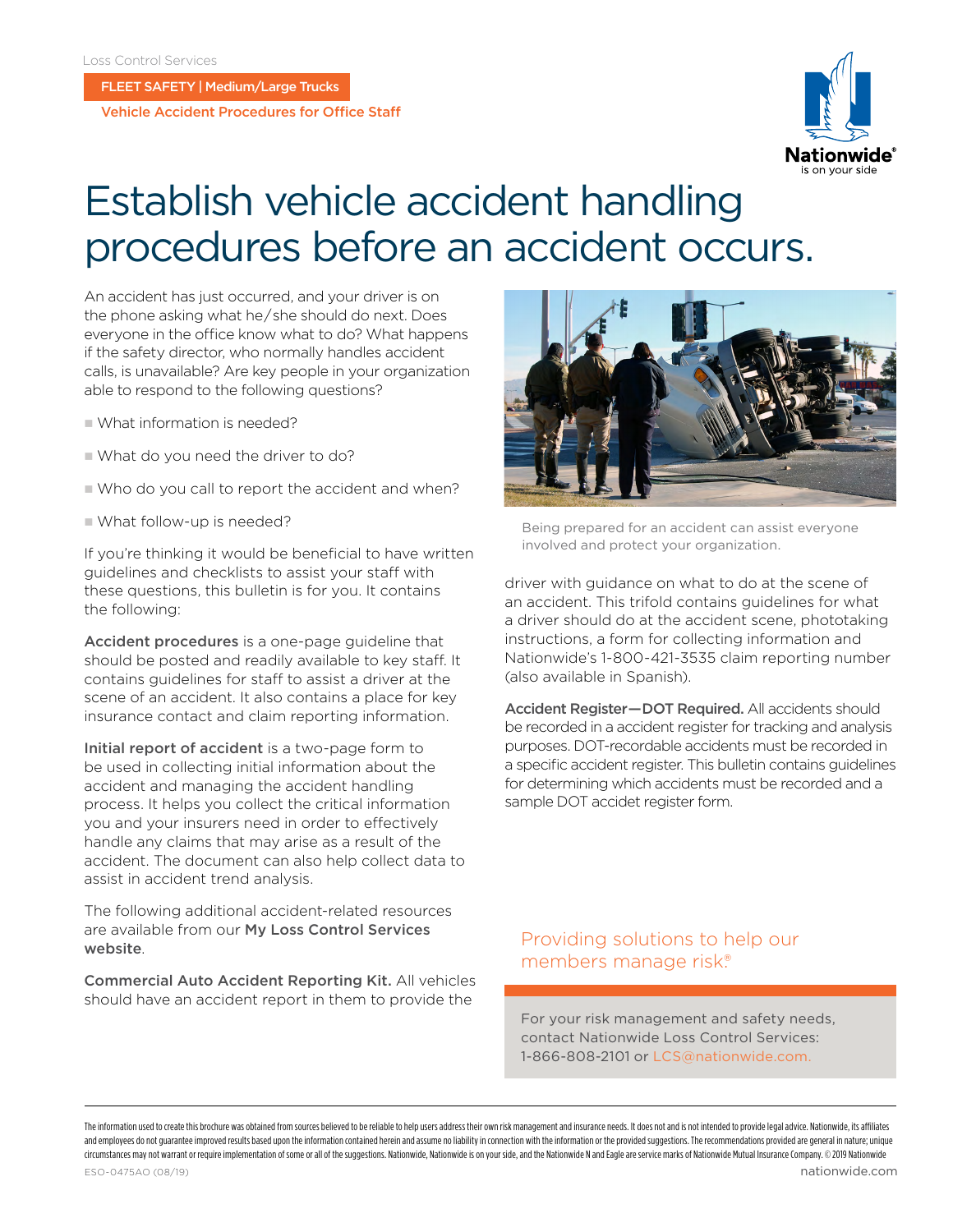#### FLEET SAFETY | Medium/Large Trucks: Vehicle Accident Procedures for Office Staff

### Accident procedures

Drivers should be instructed to report all accidents and incidents, no matter how minor, when they happen. Getting detailed accident information as quickly as possible is important to limiting loss exposure as well as complying with regulations. Please adhere to the following:

- A. Each time a driver calls to advise that he / she was involved in an accident, remind the driver of the following:
	- 1. Go to other vehicles (if safe) and see if medical attention is needed. Call 911 for assistance.
	- 2. Protect the scene: use four-way flashers and set out safety equipment (reflective triangles) ASAP.
	- 3. If accident is serious, do not move the vehicle.
	- 4. Get names and phone numbers / email addresses of witnesses.
	- 5. Get information from other drivers involved in accident: name, phone, make, model, vehicle, owner, license plate number / state, insurance info.
	- 6. Do not discuss the specifics of the accident with other drivers. Do not admit fault.
	- 7. Check for a fuel spill.
	- 8. Take photos of the scene and vehicles.
	- 9. Complete the accident report form in truck, including diagram.
	- 10. Stay in contact with the company on the status of the accident scene.
- B. Contact emergency response company for fuel cleanup (if applicable).
- C. Get police information (officer, phone number, badge number, report number).
- D. For CDL regulated vehicles, D&A testing is required if accident involves a fatality; personal injury requiring medical treatment away from the scene and our driver is issued a citation; or any vehicle is towed and our driver is issued a citation. Obtain information on test site and advise the driver. Breath alcohol test must be completed within two hours. If not, document circumstances. If after eight hours, discontinue any attempt to test for alcohol. The drug test must be completed within 32 hours of the accident.
- E. For serious accidents (major property damage, injury, fatality), notify the insurance company immediately.
- F. Notify your shop of possible damages or repair issues.
- G. Complete the Initial Report of Accident.

#### Insurance contacts

| Agent: __________________________ |                                               |          |                   |                                    |
|-----------------------------------|-----------------------------------------------|----------|-------------------|------------------------------------|
|                                   |                                               |          |                   | Email: ___________________________ |
| <b>Coverage</b>                   | Insurance company                             | Policy # | <b>Expiration</b> | Claim reporting #                  |
| Auto Liability                    |                                               |          |                   |                                    |
| Auto Phys. Damage                 | <u> 1980 - Andrea Andrew Maria (h. 1980).</u> |          |                   |                                    |
| Cargo                             |                                               |          |                   |                                    |
| Workers' Comp                     |                                               |          |                   |                                    |

#### Nationwide claim reporting information: 1-800-421-3535 or ENEWLOSS@nationwide.com

Complete insurance information and post these procedures in office so they are readily available.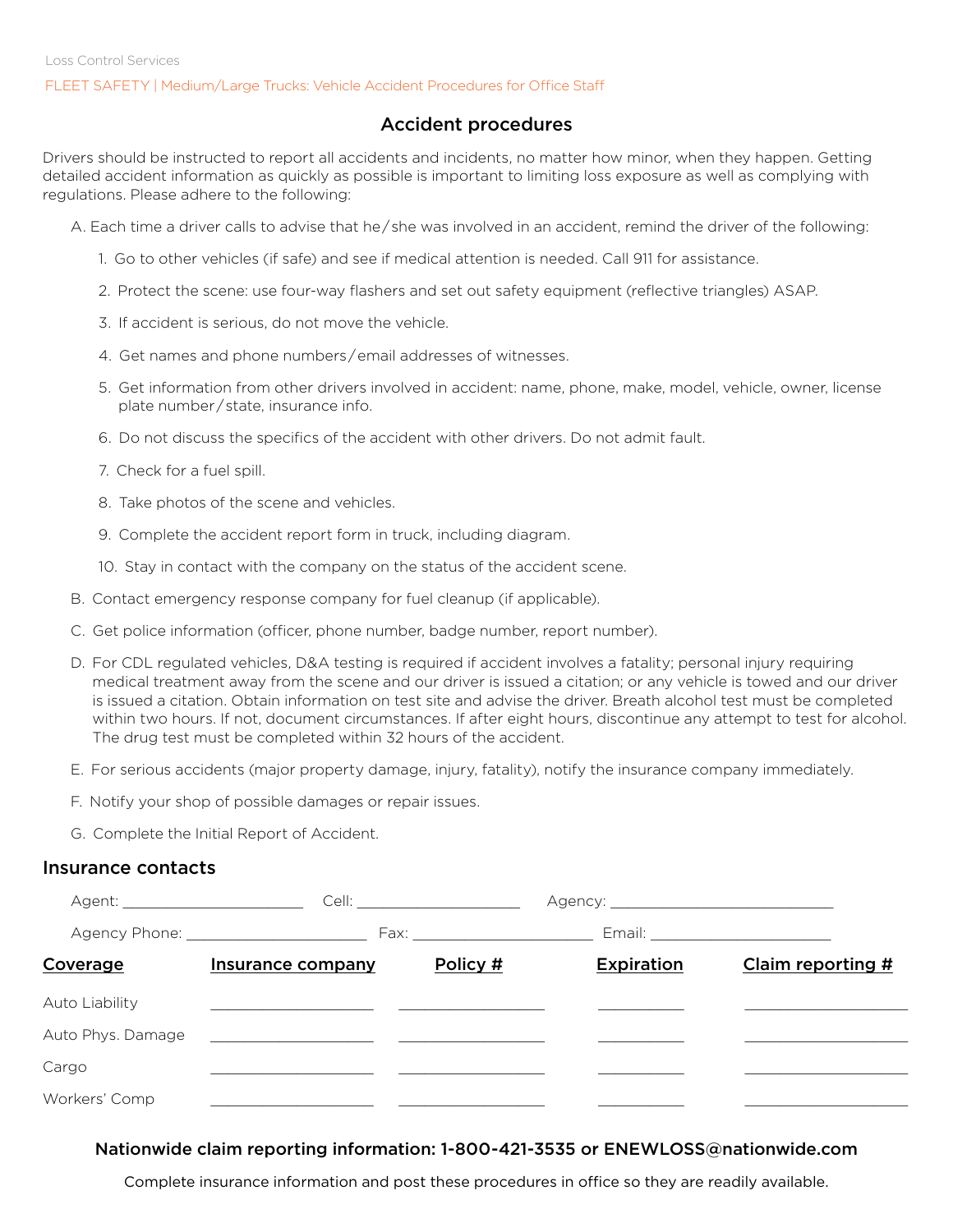

# Initial report of accident

| When:                         |                                                                                              |                                       |
|-------------------------------|----------------------------------------------------------------------------------------------|---------------------------------------|
|                               | Date: $\angle$ $\angle$ $\angle$ $\angle$ Time: $\angle$ $\Box$ AM $\Box$ PM (Home terminal) | Number of vehicles involved: ________ |
| Where:                        |                                                                                              |                                       |
|                               |                                                                                              |                                       |
|                               |                                                                                              |                                       |
|                               | (Name of highway/road)                                                                       |                                       |
| What (describe what happened) |                                                                                              |                                       |
|                               |                                                                                              |                                       |
|                               |                                                                                              |                                       |
|                               |                                                                                              |                                       |
|                               |                                                                                              |                                       |
|                               |                                                                                              |                                       |
| Our driver                    |                                                                                              |                                       |
|                               |                                                                                              |                                       |
|                               |                                                                                              |                                       |
|                               |                                                                                              |                                       |
| Our vehicle                   |                                                                                              |                                       |
|                               |                                                                                              |                                       |
|                               |                                                                                              |                                       |
|                               |                                                                                              |                                       |
|                               |                                                                                              |                                       |
|                               |                                                                                              |                                       |
|                               |                                                                                              |                                       |
|                               |                                                                                              |                                       |
|                               |                                                                                              |                                       |
|                               |                                                                                              |                                       |
|                               |                                                                                              |                                       |
|                               |                                                                                              |                                       |
| Towing and recovery           |                                                                                              |                                       |
|                               |                                                                                              |                                       |